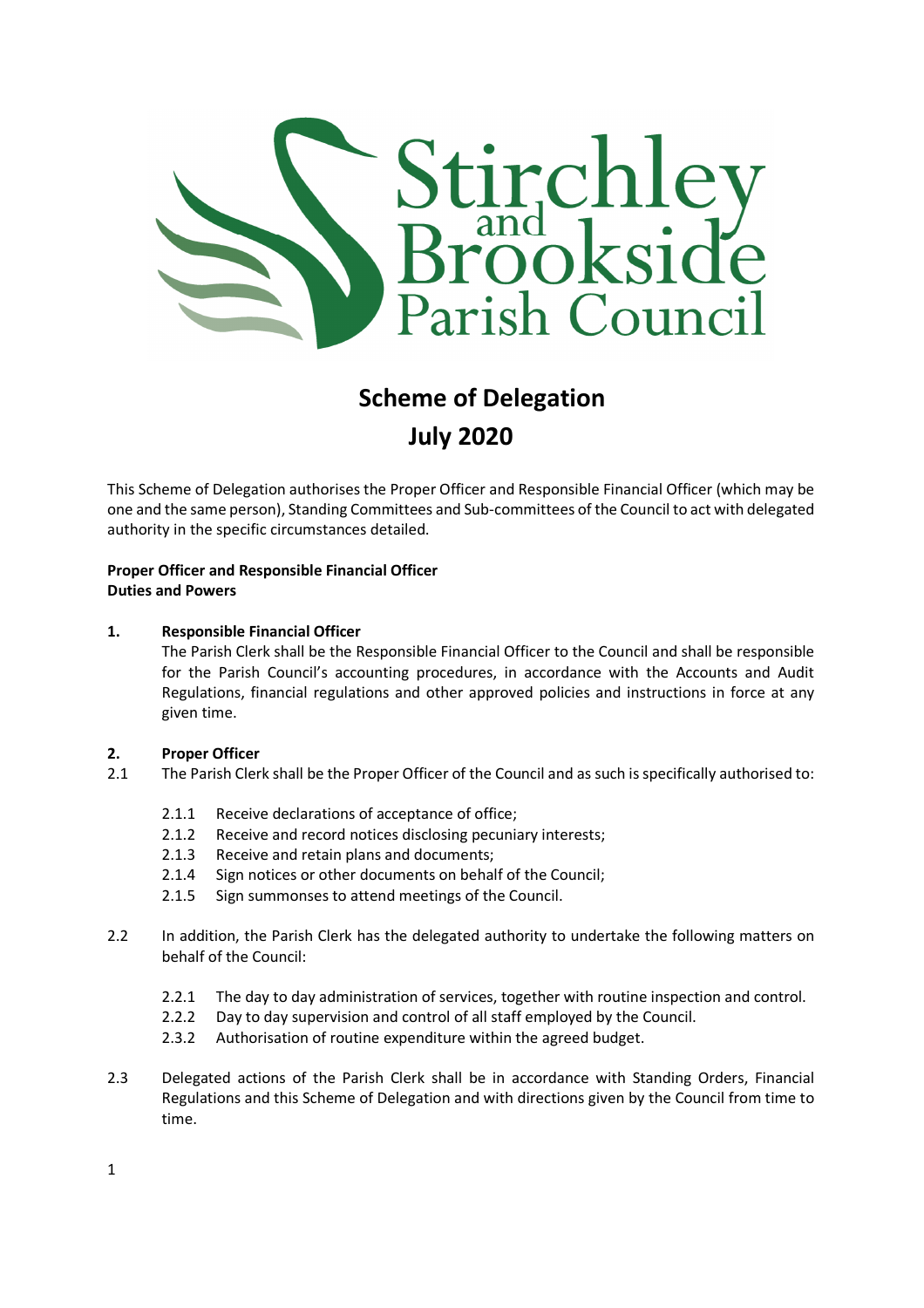2.4 In the absence of the Parish Clerk, all the responsibilities of that post will be delegated to the Deputy Clerk.

# 3. Council

- 3.1 The following matters are reserved to the Council for decision, notwithstanding that the appropriate Committee(s) may make recommendations thereon for the Council's consideration.
	- 3.1.1 Setting the Precept;
	- 3.1.2 Borrowing money;
	- 3.1.3 Making, amending or revoking Standing Orders, Financial Regulations or this Scheme of Delegation.
	- 3.1.4 Making of Orders under any Statutory powers;
	- 3.1.5 Matters of principle or policy.
	- 3.1.6 Nomination and appointment of representatives of the Council to any other authority, organisation or body (excepting approved Conferences or meetings);
	- 3.1.7 Any proposed new undertakings;
	- 3.1.8 Prosecution or defence in a court of law;
	- 3.1.9 Nomination or appointment of representatives of the Council at any inquiry on matters affecting the Parish, excluding those matters specific to a committee.
	- 3.1.10 Approval of the Annual Return (Statement of Accounts)
	- 3.1.11 Approval of the year end accounts.

# 4. Committees

- 4.1 The Policy and Resources Committee shall be delegated to make decisions on behalf of the Council in the following matters:
	- All matters relating to Finance, except 3.1.10 and 3.1.11 above.
	- Partnership Working
	- To make recommendations to Council on matters of its own budget.
	- All matters relating to Staff, based on recommendations made by the Personnel subcommittee. This Committee may decide that it wishes to refer such matters to the Council for final decision, subject to the matters reserved for final decision for legal reasons.
	- General Administration
	- Review of the effectiveness of the Council's policies and strategies
	- Civic Activities/Local Democracy
	- Maintenance and repair of all the buildings owned by the Council
	- Personnel Policies
	- Any other matter which may be delegated to it by the Council from time to time.

The following matters are reserved to the Council for decision but the Committee may make recommendations:

- Corporate Management
- Financial management including the annual Budget
- Democratic Representation
- Civic and Ceremonial
- Health and Safety Policies and Procedures The Committee may refer specific matters to the Council for a final decision if it so wishes.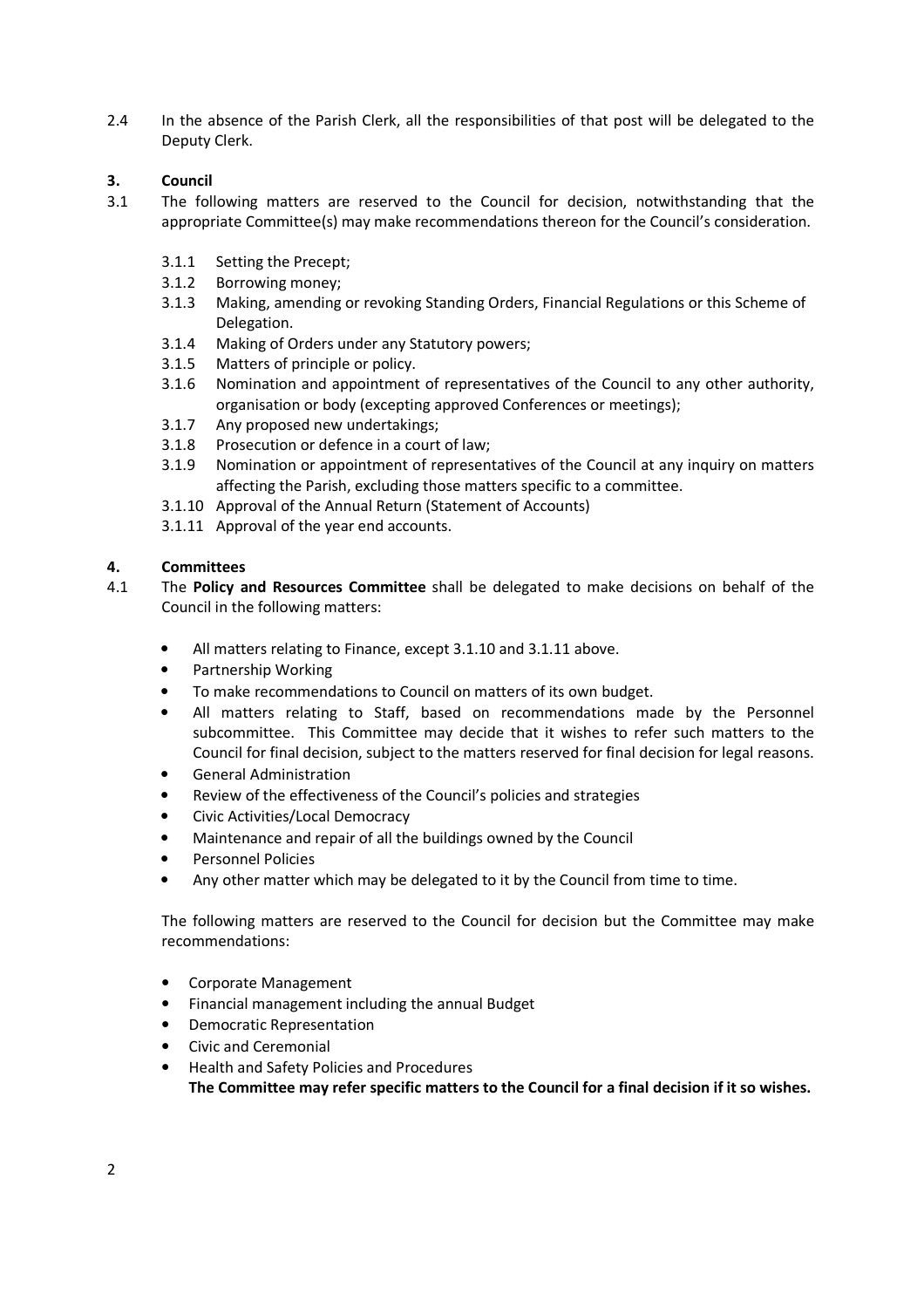- 4.2 The Community and Environment Committee shall be delegated to make decisions on behalf of the Council in the following matters:
	- Allotments
	- Pensioners Gardening Service
	- Play facilities, including Brookside Skate-Park
	- Community Events
	- Grants to community groups
	- Community activities
	- Youth Services
	- Environmental Projects
	- St James Closed Churchyard
	- Footpaths and Bridle Ways
	- Bus Shelters
	- **Licensing Matters**
	- Planning Applications
	- Neighbourhood Plan
	- **Street Naming**
	- To comment on behalf of the Council on Local Plans, Structure Plans, Mineral Plans, Waste Plans, Regional Plans and any other Plans or Studies as considered appropriate.
	- Any other matter which may be delegated to it by the Council from time to time

The following matters are reserved to the Council for decision but the Committee may make recommendations:

- Recommendation of the Committee's budget each financial year.
- Any funding required outside of the set budget in any given financial year.
- Any other matter which may be delegated to it by the Council from time to time.

#### 4.3 Emergency Committee

In the event of any matter arising which requires an urgent decision (that is, one which cannot wait until a special meeting of the appropriate committee can be convened) and falls outside the delegated authority already herewith granted to the Clerk, the Parish Clerk shall forthwith consult with the Chair and Vice-Chair of the appropriate Committee (and also with the Chair and Vice-Chair of the Policy Committee if the matter involves expenditure not provided for in the annual budget).

- 4.3.1 Having thus consulted, the Clerk will decide if it is appropriate to call a meeting of the **Emergency** Committee at which the matter for urgent attention will be discussed. The Clerk will ensure that the opinions of the Chairs and Vice Chairs, with whom the matters have previously been discussed are expressed at the Emergency Committee.
- 4.3.2 The Emergency Committee has delegated authority to act on behalf of the Council in respect of the particular matter then under consideration.
- 4.3.3 Whenever any action is taken under this delegated authority, full details of the circumstances justifying the urgency and of the action taken shall be submitted in writing to the next available meetings of the Committee concerned and of the Council.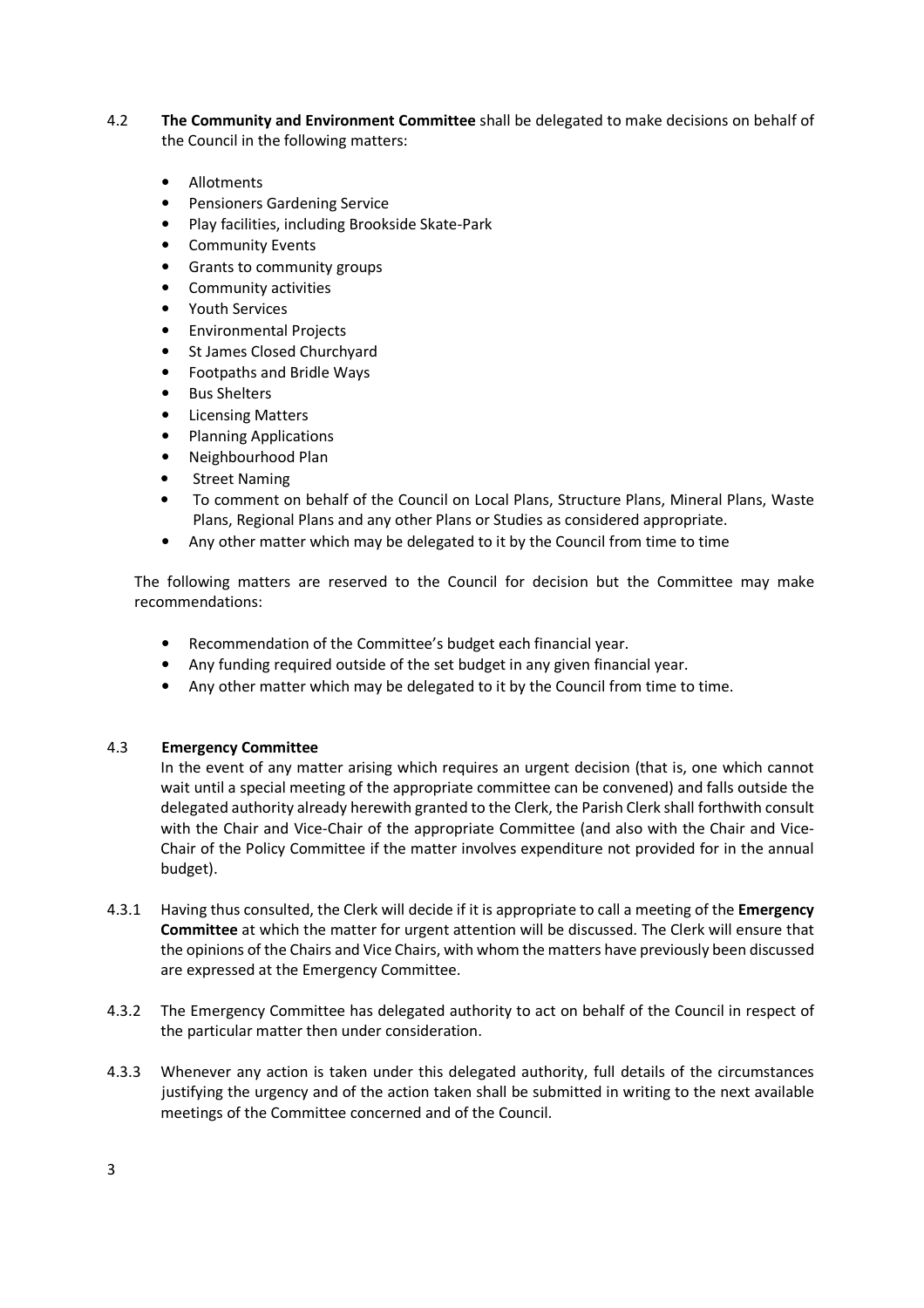#### 5. Sub Committees

- 5.1 The Personnel Subcommittee will make recommendations to the Policy and Resources Committee on all matters relating to the terms of employment and other employment-related issues and the health and safety of staff, members and the general public in relation to the Council's liabilities. Where a decision is required before a meeting of the Policy and Resources Committee the matter shall be referred, if possible, to the next meeting of the Council (if it predates the Policy and Resources Committee), except where to do so would prejudice further action in the event of grievance, disciplinary or other action.
- 5.2 The Personnel Subcommittee shall be delegated to make decisions on behalf of the Council in the following matters:
	- Hearings for Grievance, Disciplinary and Capability matters in accordance with the Councils Grievance and Disciplinary Procedure, including any decisions arising therefrom.
	- Appraisal of the Parish Clerk.

 Policies on the following are reserved to the Policy and Resources Committee, but the Personnel subcommittee will make recommendations:

- Salaries:
- Conditions of Service;
- Staff levels;
- Consideration of staffing reviews;
- Recruitment of staff
- Matters relating to the council's health and safety policies, procedures and liabilities.

 It is vital that the Personnel Subcommittee keeps confidential its deliberations and decisions particularly in cases of Grievance, Disciplinary and Capability hearings, because if an Appeal against a decision is received it must, legally and in the interests of fairness, be heard again by elected members with no prior knowledge of the case.

 In order to ensure as far as possible that such matters as Appraisal, Grievance, Disciplinary and Capability issues are dealt with professionally and in accordance with Employment legislation, all members of the Personnel Sub-committee must agree to undertake training in these matters.

- 5.3 The Appeals Subcommittee is delegated to make decisions on the behalf of the Council in the following matters:
	- Appeals against decisions made by the Personnel Subcommittee in Grievance, Disciplinary and Capability matters.
	- Dealing with Appeals to a final conclusion, only reporting to Council the actions it has taken at the end of the process.

In order to ensure as far as possible that such matters as Appraisal, Grievance, Disciplinary and Capability issues are dealt with professionally and in accordance with Employment legislation, all members of the Appeals Sub-committee must agree to undertake training in these matters.

#### Membership of the Appeals Subcommittee is not open to members of the Personnel Subcommittee.

The Personnel and Appeals Subcommittees are subcommittees of the Policy Committee.